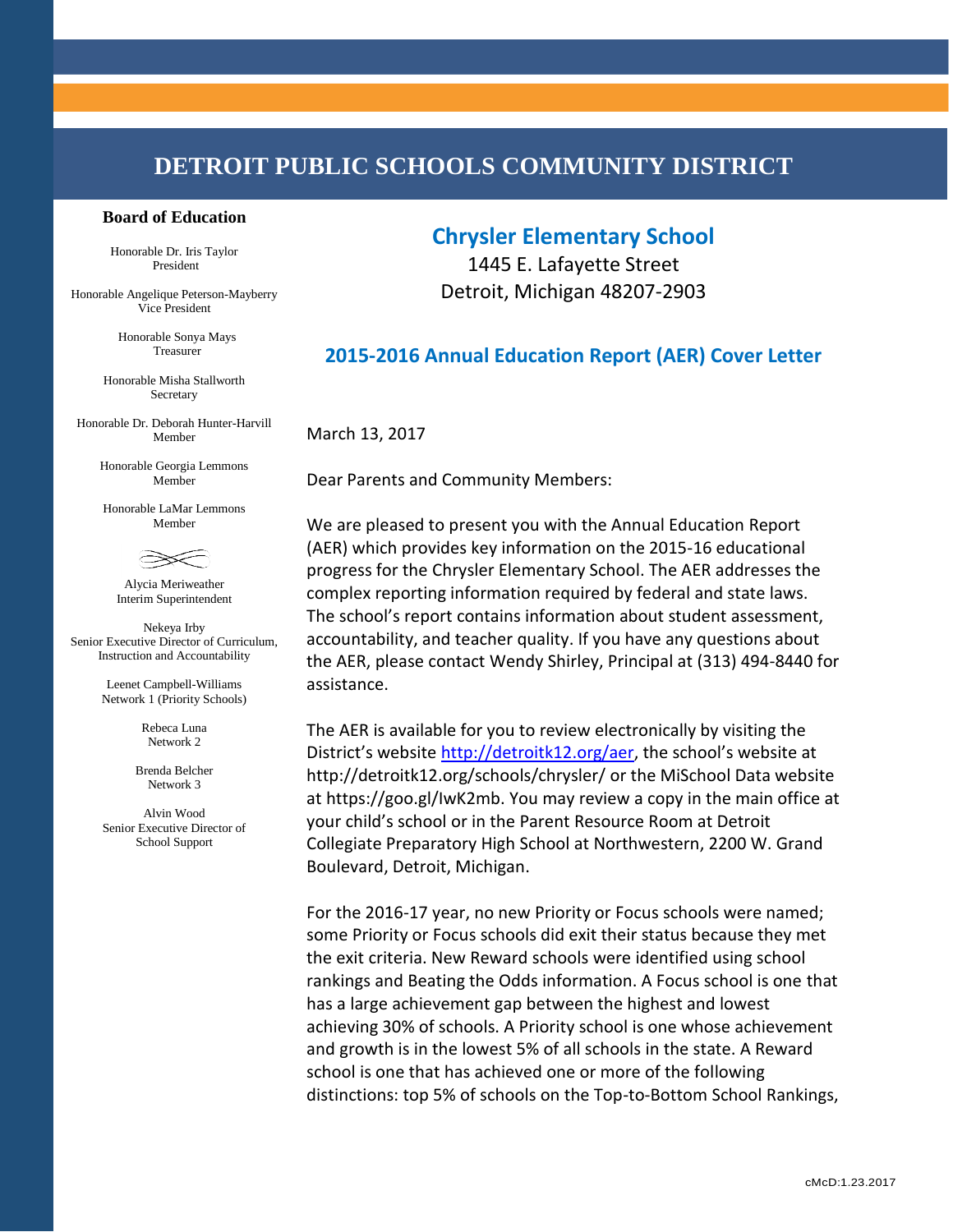top 5% of schools making the greatest gains in achievement (improvement metric), or "Beating the Odds" by outperforming the school's predicted ranking and/or similar schools. Some schools are not identified with any of these labels. In these cases, no label is given. Our school does not have a status.

The key challenges for our school are as follows:

### **We did not attain Differentiated target achievement goals for all subgroups of students in English Language Arts.**

Only 16.00% of the Bottom 30% subgroup met the Differentiated target in English Langauge Arts.

### **We did not attain Differentiated target achievement goals for all subgroups of students in mathematics.**

Only 20.00% of the Bottom 30% subgroup met the Differentiated target in mathematics.

#### **We did not attain Differentiated target achievement goals for all subgroups of students in science.**

Only 0.00% of the Bottom 30% subgroup met the Differentiated target in science.

We are actively working to address our Michigan School Scorecard issues, accelerate student achievement and close persistent gaps in achievement by implementing the following key initiatives:

- High fidelity in the implementation of our school-wide reading program Success for All (SFA) and use of the cooperative learning model across all content areas
- Utilization of multiple assessment measures including Measures of Academic Progress (MAP) and SFA's Reading Roots Formal Assessments to place students in team-based, student-centered reading groups at the appropriate instructional level
- Administration of diagnostic, formative and quarterly assessments in all content areas including reading, mathematics, science and social studies to inform planning and instruction for students in all grades K-5
- Implementation of the School Improvement Plan with focus on the district's initiatives for supporting students with academic achievement including Marzano's Instructional Framework (i.e., teaching foundations, guiding deeper thinking and facilitating complex learning); differentiated instruction; the Gradual Release Model; academic vocabulary instruction; monitoring and conditions for learning.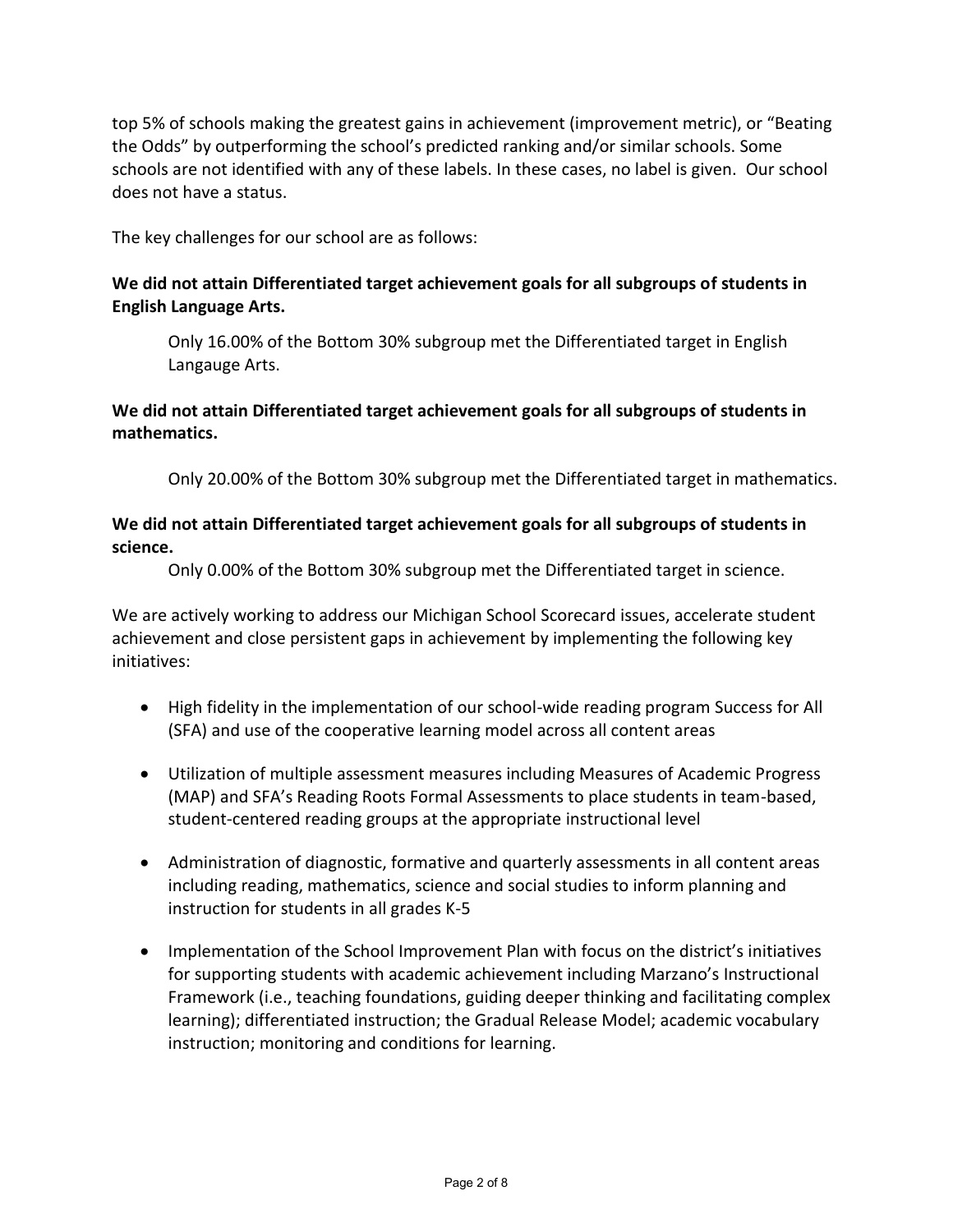- Continuation of data analysis and reflection, monitoring of teachers' instruction with provision of on-going professional development, coaching and evaluation to build capacity and improve teacher effectiveness
- Integration of technology across all content areas to enhance digital literacy and support student learning
- Provision of student support and enrichment including Study Island, chess, literature clubs, science fairs, field trips, STEM, etc.
- Implementation of the Common Core State Standards in all grades K-5 for effective and relevant instruction across all content areas with increased attention to depth of knowledge and text complexity
- Focus on the writing process with increased emphasis on text-based writing, research and writing with primary sources and development of writing portfolios in all grades K-5

## **Parent Involvement**

Chrysler parents/guardians can be involved as outlined in our Parent Involvement Policy/Plan and School-Parent Learning Compact. These documents provide for all levels of parent involvement including active participation in parent/teacher conferences, school events, parent workshops, the School Improvement Team, the Parent Advisory Council on Student Achievement (PACSA), DADS' Club and other activities. Chrysler School has a very active and involved parent community. We encourage parents to assist as classroom volunteers, field trip chaperones, coaches and in the oversight of students during arrival, dismissal and recess.

State law requires that we also report additional information.

## **Process for Assigning Pupils to the Schools**

### **Open Enrollment Initiative**

Detroit Public Schools Community District has an "Open Enrollment Initiative." This initiative allows students to elect to attend any Detroit Public School Community District school without being required to live within the boundary for that school. The "Open Enrollment Initiative" does not apply to the Examination High Schools or Application Schools. Parents may enroll their child(ren) in the school of their interest as long as the school has not reached capacity for their particular grade. Enrollment preference is given to students who live within the boundary of a school. It should also be noted that transportation will not be provided for students who select a school outside of the boundary of their home school. "Open Enrollment Initiative" resources can be found on our website at:

[http://detroitk12.org/resources/prospective\\_students/](http://detroitk12.org/resources/prospective_students/)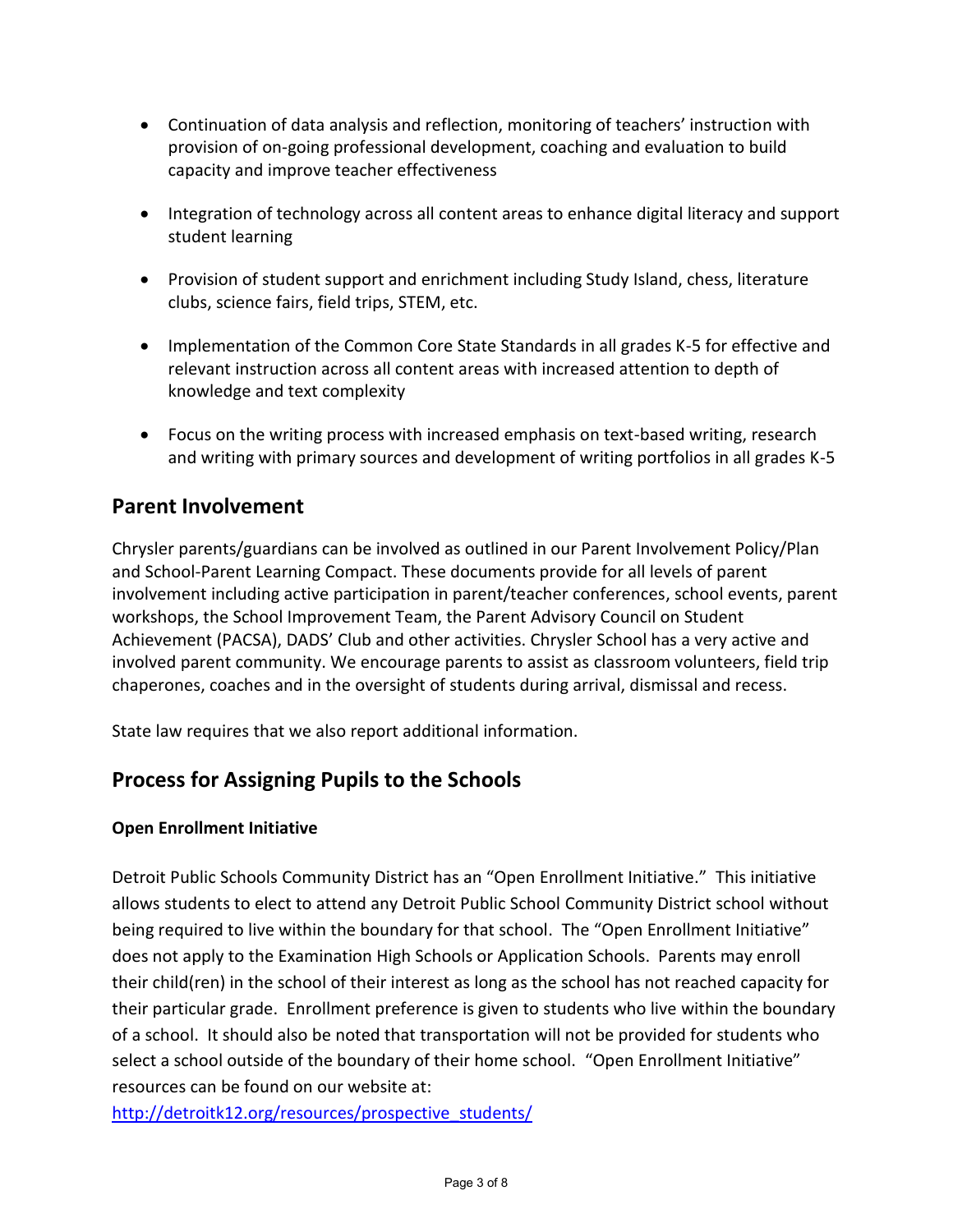# **Process for Assigning Pupils to the Schools (Continued)**

### **Application Schools**

Detroit Public Schools Community District has twenty-two (22) schools that require an application for enrollment. Families can apply during the application process window. Applications are open to families of current Detroit Public Schools Community District students as well as those newly enrolling or attending school elsewhere. The District uses one application for its Application Schools. Please note requirements on the application for submission of report cards, test data, transcripts, essay and Grade Point Average information. Schools also may have other individual entry requirements. Be prepared to provide behavior reports.

#### **Examination High Schools**

During the Examination High Schools application window, all 8th grade students attending public and non-public schools are eligible to apply for admission to the 9th grade at Cass Technical High School, Renaissance High School and Martin Luther King, Jr. Senior High School's Mathematics, Science and Applied Technology (MSAT) and Center for International Studies and Commerce programs. Residency is not required. During the beginning of the school year, students must complete and submit an application to take the placement examination.

An application is available at:

- All Detroit Public Libraries
- All Detroit Public Schools Community District's Middle Schools
- Detroit Public Schools Community Districts' Parent Resource Centers
- Detroit Public Schools Community District Research and Assessment Office located in the Support Services Complex Building A - 1425 East Warren Avenue

Students must submit an application to be eligible to take the examination. Completed applications and all required documents must be submitted to the student's current school or the Detroit Public Schools' Office of Research and Assessment. Detroit Public Schools Community Districts' students who submit an application will test at their middle school. Non-Detroit Public Schools Community Districts' students who submit an application will be notified of their testing date and location by mail. Applications may be mailed.

### **School Improvement Status**

| <b>School Year</b> | <b>School Improvement Status</b> |  |
|--------------------|----------------------------------|--|
| 2015-2016          | <b>No Status</b>                 |  |
| 2014-2015          | N/A                              |  |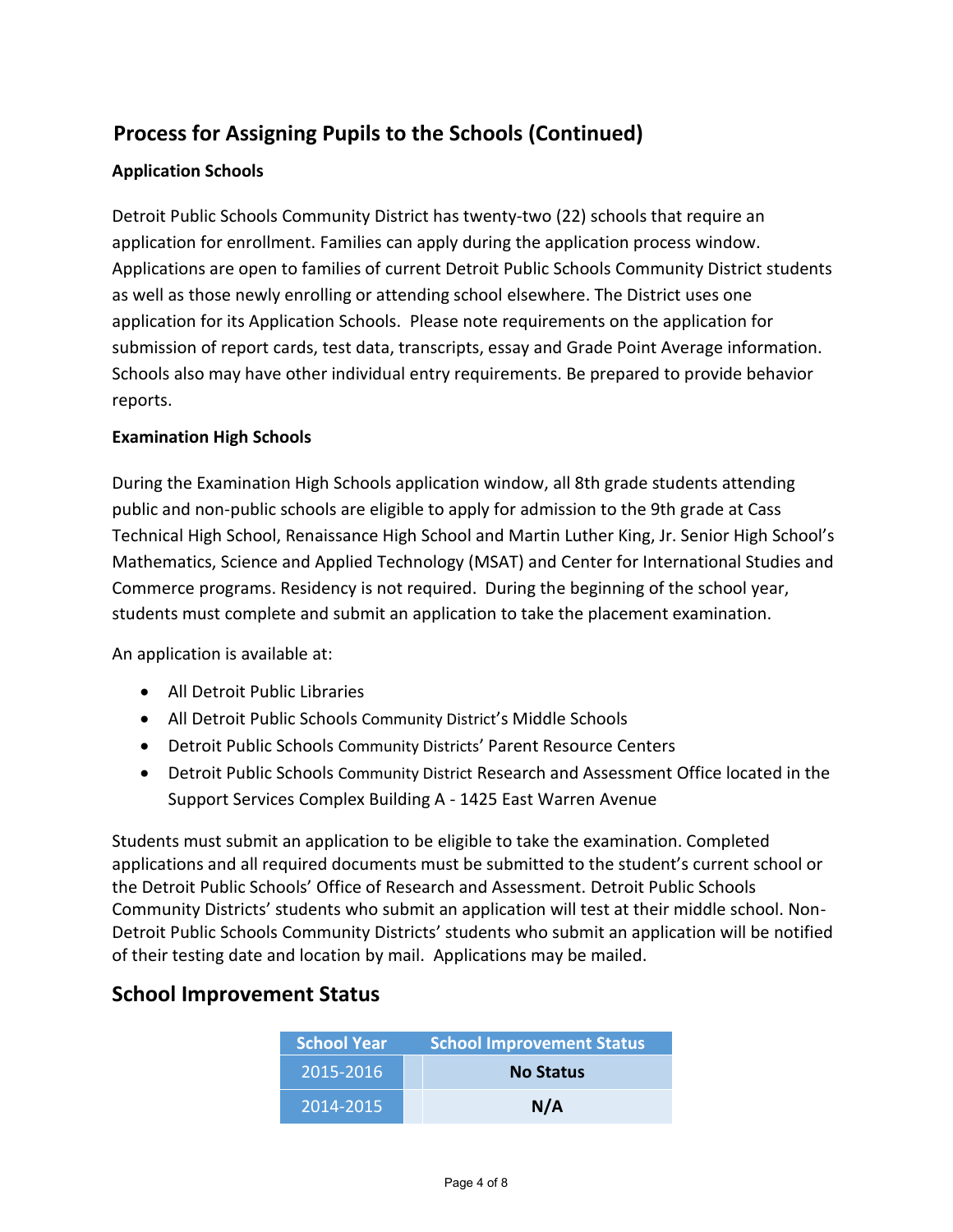We will continue to work towards meeting our School Improvement Plan goals in English Language Arts, mathematics, science and social studies. Research-based strategies, comprehensive data analyses and data driven decision-making drives our school improvement efforts.

## **School Description**

Chrysler Elementary School is an application school. It has been ranked as the No. 4 K-8 school in the city by Excellent Schools Detroit and one of the top 100 schools in the state by the Mackinac Center. Chrysler is a Michigan Department of Education Reward School. It is the 2015 district spelling bee champion school, Academic State Champs, Bookstock B.E.S.T Award finalist and Detroit Public Schools Multicultural World History Pacesetters Contest winners in first and fourth grade. Bridge Magazine ranked Chrysler as one of four top Detroit Public Schools elementary schools. Mayor Mike Duggan's State of the City Address included a shoutout to Chrysler Elementary's national chess champions. Chrysler Elementary places a heavy focus on writing as the core academic program. Some Offerings: Named One of "25 Coolest Schools in America," Parent & Child Magazine, Professionally Published Books by InsideOut Literary Arts Project, Art, Latchkey (a.m. and p.m.), Accelerated Reading/Math, Chess, Sports, Daisy, Brownies and Girl Scouts, Robotics, Chemistry Club, Recycling Club, Dads Club, Lit World, Boys and Girls Bible Club. (From: Picking the Perfect School ~ Detroit Public Schools).

## **Detroit Public School Community District's Core Curriculum**



Detroit Public School Community District's Academic Plan will provide guidance to align all resources in the interest of student achievement and support. Consistent with the Academic Plan is an aggressive plan designed to accelerate the rate of student achievement and to ensure that students graduate with the academic and social skills necessary for success in college and the workplace. The plan is organized around five Pillars of Excellence.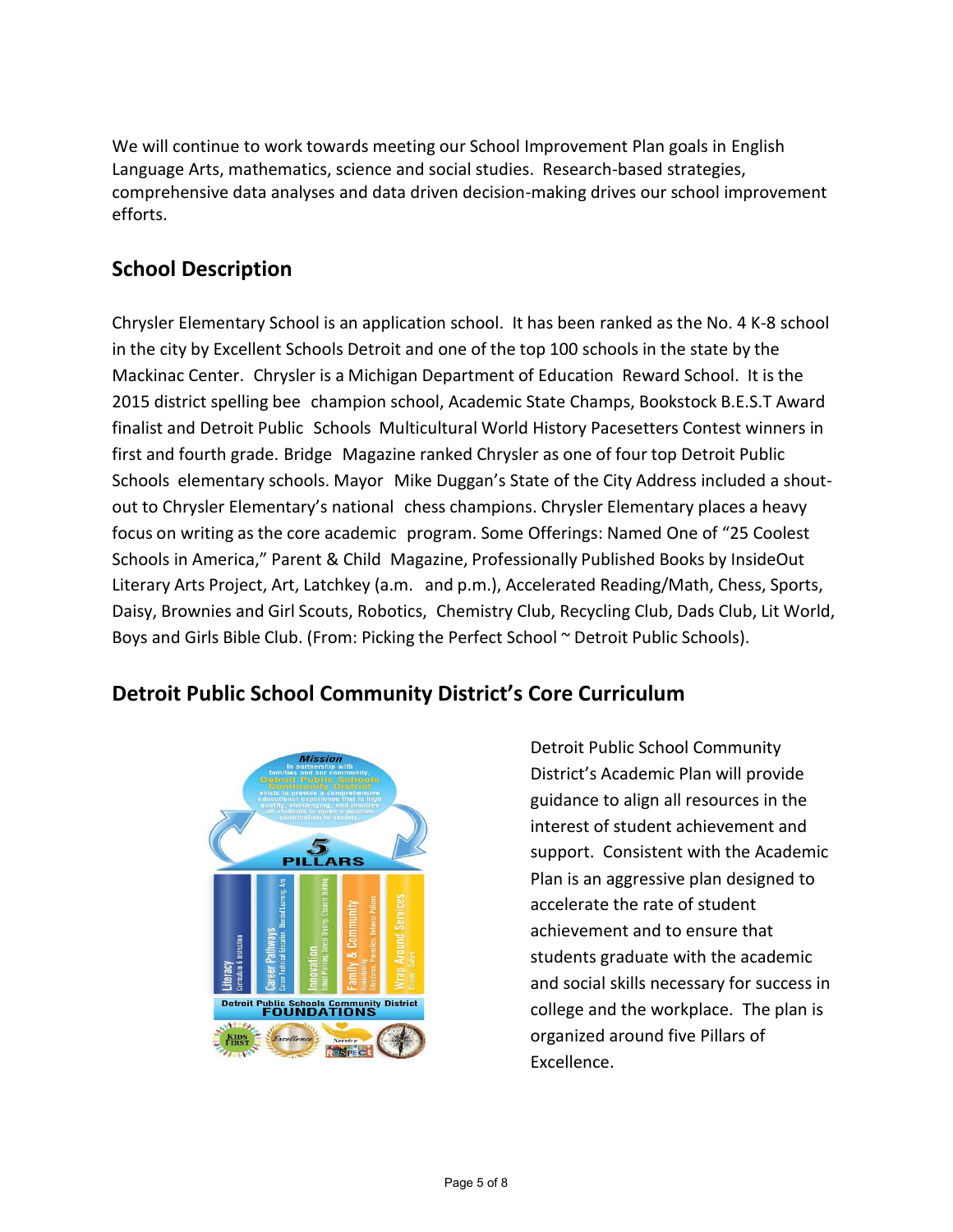#### **Pillar 1: Literacy**

Provide a continuum of learning, enabling individuals to acheive their goals, to develop their knowledge and potential, and to participate fully in their community and wider society.

#### **Pillar 2: Career Pathways**

Provide students with a context for studying traditional academics and learning the skills psecific to a career.

#### **Pillar 3: Innovation**

Create a shift in mindset to ensure staff is encouraged to: be flexible; try something new, and explore new ways of thinking.

#### **Pillar 4: Family & Community**

Enhance and enrich positive relationships for all stakeholders.

#### **Pillar 5: Wrap Around Services**

Ensure every student received appropriate support to elevate their social, emotional, and academic performance.

### **Access to the Core Curriculum**

The instructional strategies and grade level expectations are aligned to the Michigan Department of Education standards (science and social studies) and Common Core State Standards (mathematics and English language arts). This represents the core curriculum for Detroit Public Schools Community District which is supported by the texts, materials, computer software and other school level resources used daily in the classrooms. All of the professional development activities are aligned to the core curriculum and/or standards. The implementation is a process delineated in the District Academic Plan at: [\(http://detroitk12.org/content/wp-content/uploads/2016/11/ACADEMIC-PLAN-Executive-](http://detroitk12.org/content/wp-content/uploads/2016/11/ACADEMIC-PLAN-Executive-Summary-FINAL-2.pdf)[Summary-FINAL-2.pdf](http://detroitk12.org/content/wp-content/uploads/2016/11/ACADEMIC-PLAN-Executive-Summary-FINAL-2.pdf)). This plan serves as the framework for each school's academic achievement plan. The frequent monitoring of the implementation of these plans are conducted by the school diagnostic visits, review of the benchmark assessments, use of the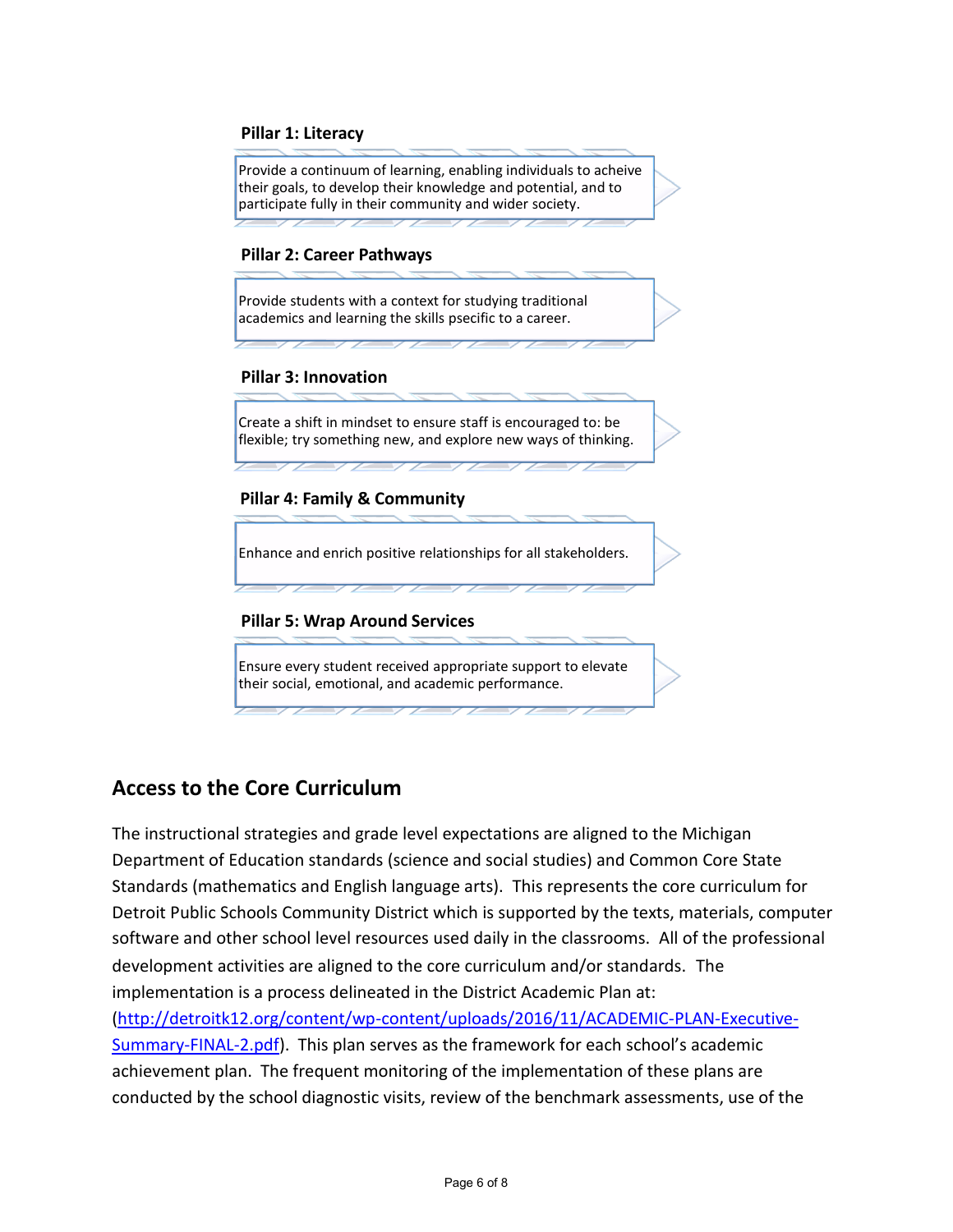## **Access to the Core Curriculum (Continued)**

teacher evaluation tool and adherence to the pacing calendar. The public may access the core curriculum via our public website [www.detroitk12.org](http://www.detroitk12.org/) and then click on the link to the individual academic offices.

Parents/Guardians are offered classes through Parent University to increase parenting skills, early childhood literacy, adult literacy and GED. During the school year, the Parent Resource Centers are a valuable resource that allow parents and other community members to participate in regular and on-going informational and participatory sessions focused on curriculum and instruction. The Detroit Public Schools Community District Hub, Web up-dates and semi-annual progress reports are a means to disseminate achievement information to educators.

## **Student Achievement Results**

Aggregate Student Achievement Results and Detroit Public Schools Community District's Quarterly NWEA~MAP Reading and Mathematics reports for our school can be found in the Resources section of our school's website at http://detroitk12.org/schools/chrysler/. The following reports are available on the Detroit Public Schools Community Districts' web page at the Research, Evaluation and Assessment site at [http://detroitk12.org/data/rea/:](http://detroitk12.org/data/rea/)

| <b>School Year</b> | <b>Total Parent</b><br><b>Interactions</b> | <b>Percent</b> |
|--------------------|--------------------------------------------|----------------|
| 2015-2016          | 417                                        | 113.9%         |
| 2014-2015          | 391                                        | 111.7%         |

## **Parent-Teacher Conferences (Interactions)**

The Detroit Public Schools Community Districts' Office of Research and Assessment has developed a data collection system which has enabled the District to comply with the Annual Education Report criteria of identifying the number and percent of students represented by parents at Parent-Teacher Conferences (PTC).

- 1.0 Data from the PTC Forms represent "parent interactions" with teachers, per school, per card marking.
- 2.0 Parent Interaction Definition: During Parent-Teacher Conferences (and in some instances school open houses) Schools/Teachers are advised to have each parent participant provide a parent signature-a parent may not sign for a student if they did not talk about that student.